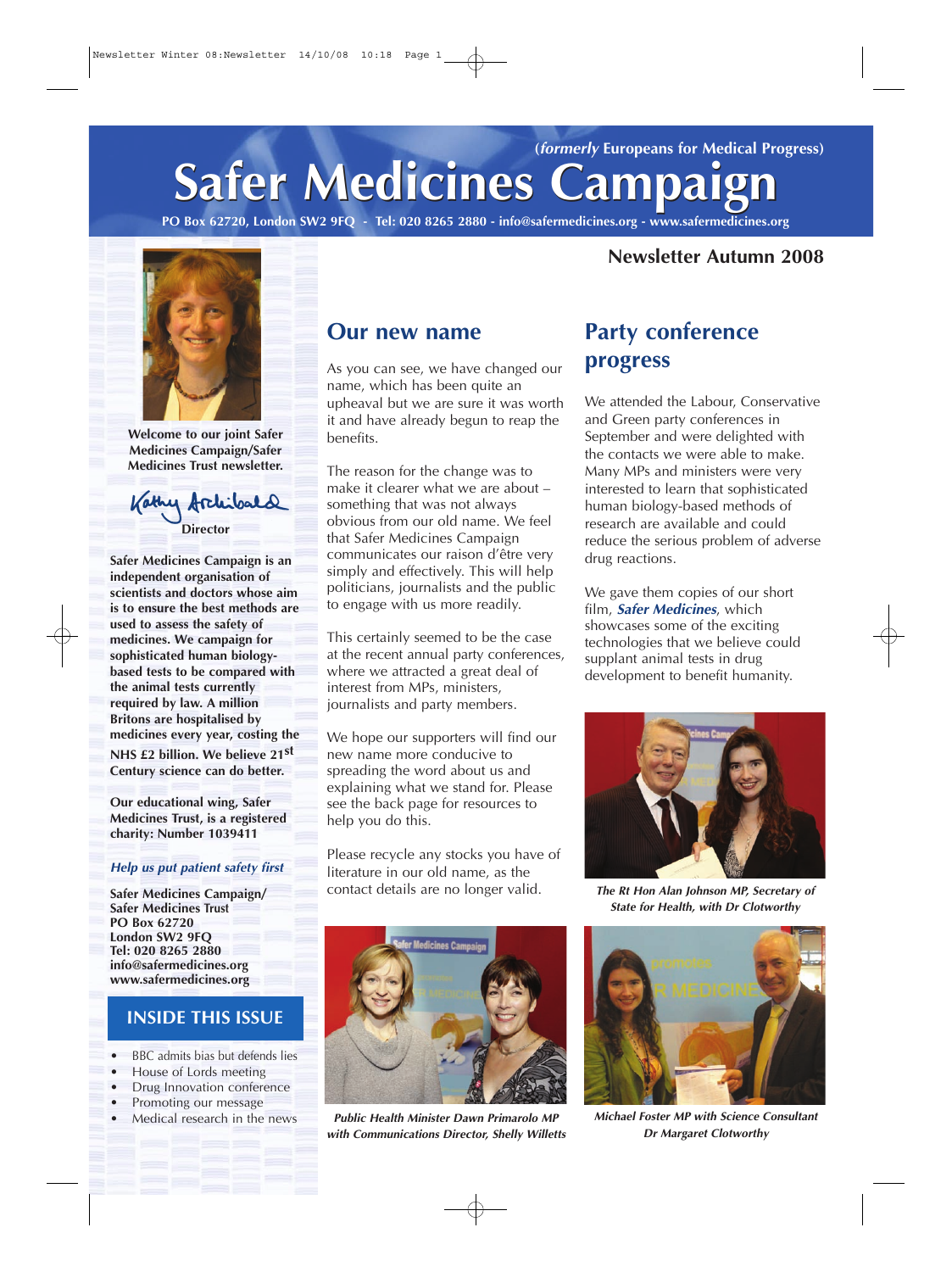# **BBC admits bias but defends lies**

In our last newsletter we reported that the BBC had upheld our complaint of bias concerning the programme 'Monkeys, Rats and Me' which was screened in November 2006. The BBC admitted that the programme suffered from an unacceptable lack of balance and must not be aired again.

We further pressed the BBC Trust (the BBC's watchdog, defending its independence in the public interest) to uphold our complaint regarding accuracy, since the central premise of the programme – that treatments such as deep brain stimulation (DBS) for Parkinson's disease and dystonia resulted from experiments on monkeys – is false. DBS was actually pioneered in patients, not monkeys.

We had to wait just over a year for the BBC Trust's verdict, which was – astonishingly – that the programme was not inaccurate. Even more disappointing than the ruling itself was the fact that the BBC Trust ignored our central complaint (that DBS was pioneered in patients, not monkeys) just as BBC management had done. We pointed this out in a series of correspondence both before and after the ruling but to no avail.

We have spent almost two years negotiating the entire BBC complaints procedure only to find that the process is a charade. We spelled out our key complaint and requested a response on six separate occasions but still the point has never been addressed.

Our complaint is legitimate and important. Public opinion on the acceptability of animal experimentation – particularly its most controversial element, i.e. brain research in primates – is influenced overwhelmingly by the magnitude of its purported value to human health. Producing treatments for distressing disorders like Parkinson's disease provides a powerful argument in defence of such controversial research. However, if such claimed successes are actually the fruit of research in humans, those seeking to justify research in monkeys are left, like the emperor, without any clothes.

Why the BBC should wish to defend animal experimentation deserves explanation. The BBC is a public service broadcaster charged with a statutory duty to inform and educate the public – who own and pay for it – with the highest standards of honesty, accuracy and impartiality.

The BBC proudly accepts this role and has its own stringent guidelines defining its responsibilities. The guidelines state, for example:

#### We should not distort known facts, present invented material as fact, or knowingly do anything to mislead audiences.

Clearly the BBC is prepared to defend animal research to the extent of making a mockery of its own guidelines. The position they have adopted in order to defend the false claim that DBS was discovered in

monkeys is that programme makers and contributors are 'entitled to their view' – whether true or false – and may present it as fact, even as part of a supposedly factual documentary.

It is thus fair to conclude that what passes for truth at the BBC cannot be trusted – in blatant contravention of its obligations to the public, as laid down in its Royal Charter. Furthermore, there is little point complaining about mistakes since, if the BBC does not like a complaint, they will simply ignore it. In this case, BBC policy appears to be:

#### **'See no facts, hear no facts, speak no facts.'**



We are still waiting for the BBC to respond to our criticism of the intervention in the complaints process by powerful organisations with enormous commercial and intellectual vested interests in defending animal experimentation. One of the BBC Trust's major roles is 'to ensure that the BBC remains independent, resisting pressure and influence from any source.'

Yet the programme team, with the approval of BBC executives, joined forces with pro-animal testing lobby group RDS (Research Defence Society) to solicit letters from eminent pro-animal testing spokesmen professors Colin Blakemore and Clive Page. The purpose of the letters was an attempt to overturn the ruling that the programme was biased. Happily, the attempt was unsuccessful, presumably because the bias is so overt that it simply cannot be denied.

However, it is reasonable for us to speculate that such heavyweight intervention may have exerted some influence on the BBC's continuing refusal to address our key complaint: striking, as it does, at the heart of the Establishment's defence of animal experimentation.

It would be illuminating to see Professor Blakemore's letter but the BBC has refused to show it to us. They did, however, send a copy of Professor Page's letter by mistake, which can be viewed on our website, along with all of our letters of complaint and the BBC's responses (which reveal a catalogue of lies on the part of the programme maker).

Professor Page's letter contains a barrage of false and defamatory allegations against us and is a blatant attempt to undermine our credibility in order to persuade the BBC to dismiss our concerns. It illustrates the lengths to which those who feel threatened by our position are prepared to go in an attempt to suppress coverage of the scientific challenges to animal experimentation that we represent.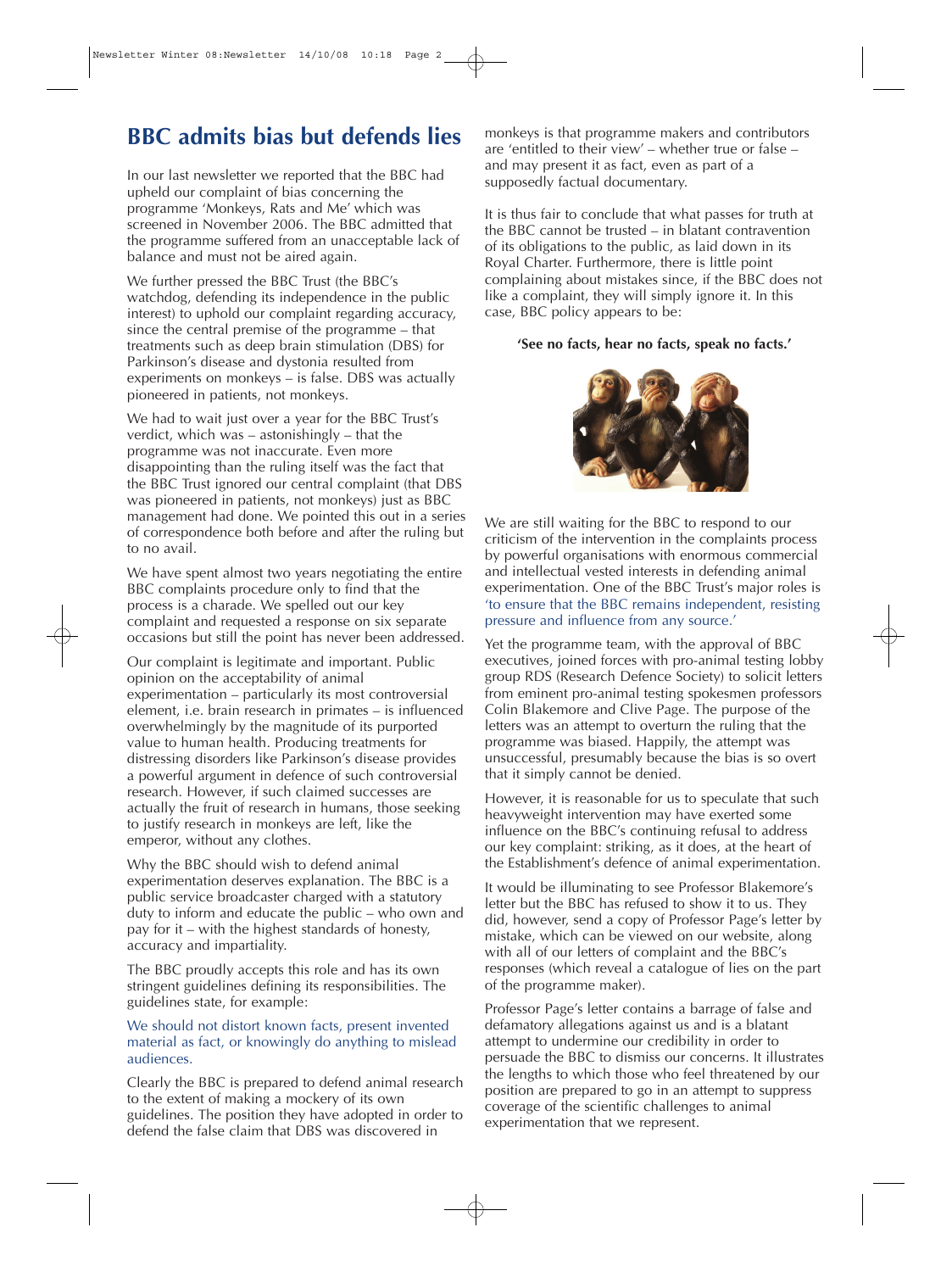### **House of Lords meeting**



**Professor the Lord McColl of Dulwich, CBE with Dr Bob Coleman, DSc (Hon).**

It was a great pleasure for us to meet Lord McColl and to learn that he shares our conviction that the answers to human health problems will be found by studying humans and their tissues, rather than animals. Lord McColl is a Conservative Shadow Minister for Health, as well as Professor of Surgery at the University of London and a Fellow of the Royal College of Surgeons. He is Chairman of MercyShips UK, for whom he is a regular volunteer surgeon, among many other active roles in a number of charitable organisations.

We were delighted to be invited to address a meeting of the Associate Parliamentary Group on Surgical Services, of which Lord McColl is Chair.

Dr Bob Coleman, one of our scientific advisors and a pioneer of the use of human tissue in drug discovery and development, gave a very enlightening talk on the merits of human tissue and the advantages to be gained by making wider use of it.

Our director, Kathy Archibald, then explained why we believe a comparison of currently required animal tests for drug safety with a set of human biology-based tests is necessary. To illustrate this point, we showed a ten minute version of our film, **Safer Medicines**, which was followed by a lively question and answer session.

We are deeply indebted to Lord McColl for such an excellent opportunity to present our arguments to MPs and peers and to distribute copies of our film to them, as well as to members of the Royal College of Surgeons.

# **Drug Innovation conference**

'We'll never have an animal model that is really predictive of what is going to happen in humans.'

#### Dr Philippe Menasché

A conference on innovation in drug discovery and development was hosted in London by the Drug Information Association at the end of September. Representatives from the UK, European and US bodies responsible for regulating new drugs, academics, and many of the pharmaceutical companies responsible for bringing drugs to the market gathered to discuss how to better bring drugs to market, as well as the impact of the latest legislation and initiatives such as the EU's Innovative Medicines Initiative, which will fund  $\epsilon$ 2 billion of research over the next ten years.

The conference was an excellent opportunity for us to meet regulators and pharma executives and discuss with them our proposal for a comparison of the effectiveness of human biology-based tests with currently required animal tests for drug safety. Many speakers and attendees were very interested in our initiative and encouragingly supportive of the idea.

An interesting perspective on the utility of animal tests (particularly the use of rodents) for testing new cellbased treatments came from a surgeon in France who works at the forefront of research in this area:

#### 'We don't have a single animal model that can really mimic the very complex situation in humans.'

Dr Philippe Menasché, Department of Cardiovascular Surgery, European Hospital Georges Pompidou, France

Although Dr Menasché uses animals in his research, he pointed out that in a decade of work on animals to test the idea of giving stem cells to patients who have suffered heart attacks, no sign of heart arrhythmia, a dangerous heart disturbance, had been found. Yet when this procedure was tried in patients for the first time, four people suffered this complication. This underlines the fact that it is only in clinical trials that we really find out what will happen in people.

#### **Promoting our message**

Our talks to schools and universities continue to be very well received, generating a great deal of discussion and debate, and we continue to receive requests for copies of our film, **Safer Medicines**.

Several radio discussions in which we have participated have prompted listeners to call in, adding their support.

We contributed to an OECD consultation on human biobanks, a Nonhuman Primates in Science strategy team consultation and a European Commission consultation on the use of primates.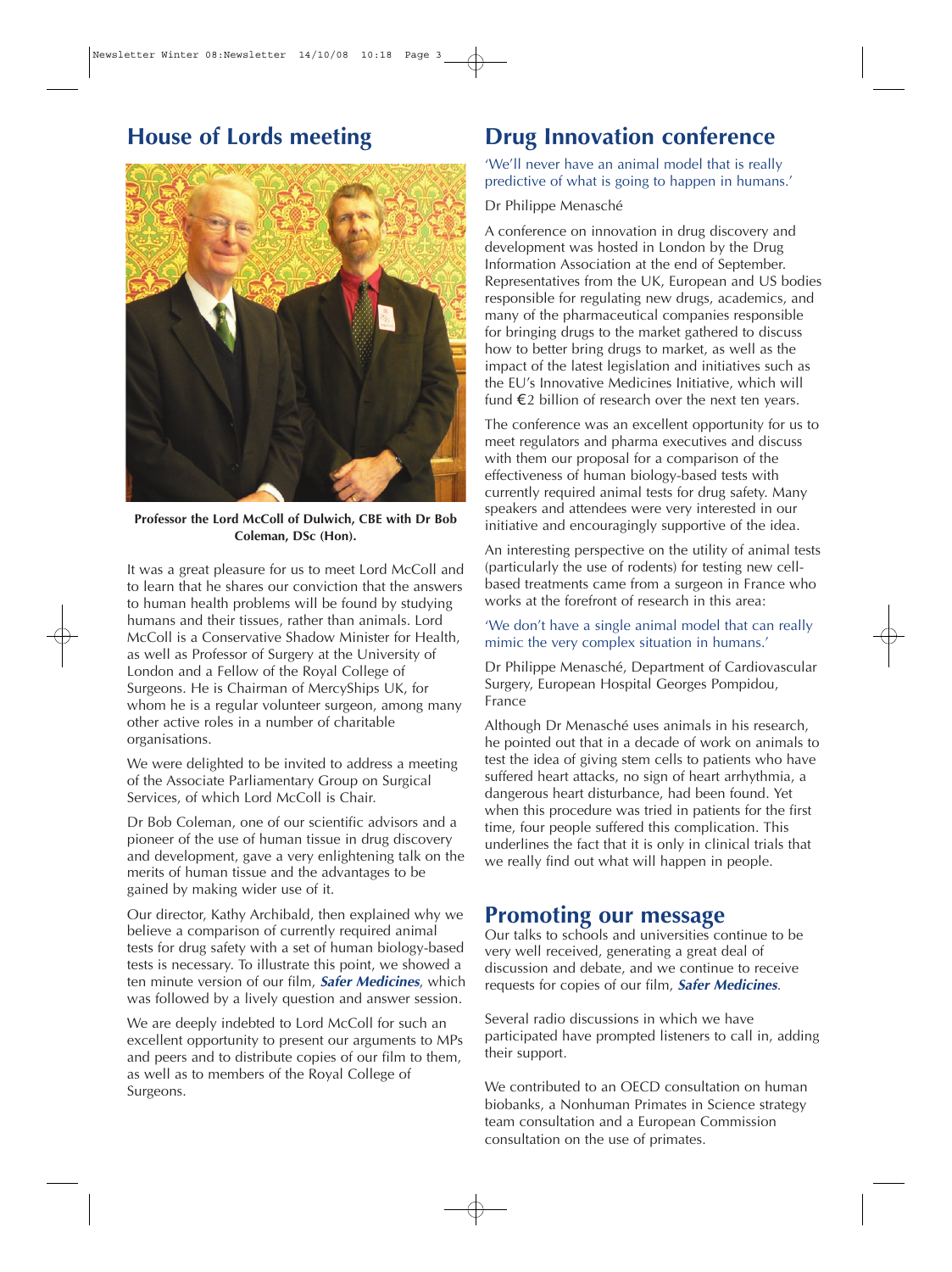# **Medical research in the news**



# **Mouse models 'nearly useless'**

The use of mice as 'models' for testing drugs intended for use in humans is 'nearly useless', according to an article in the prestigious science journal Nature.

In the past year alone, three major potential new drugs for Alzheimer's disease that appeared very promising in mouse 'models' of the disease failed in clinical trials. Although scientists can create mice with deformities resembling those seen in patients' brains, the mice do not have dementia, and drugs that target these deformities have repeatedly failed in human trials, causing scientists to question whether the mice truly mimic what happens in the human brain.

Worse, almost a dozen drugs that helped mice with amyotrophic lateral sclerosis (ALS), a progressive, usually fatal disease of the nerves, to live longer have failed or even harmed humans:

'In the most recent and spectacular of these failures, [a drug] which had seemed modestly effective in four separate ALS mouse studies since 2002, was found last year to have worsened symptoms in a clinical trial of more than 400 patients.'

There are no good mouse models for Parkinson's disease, and even the mouse model for Huntington's disease, which has a simple genetic cause, does not suffer from all the same symptoms. This shows yet again how recreating even a seemingly straightforward genetic fault in another species cannot be relied upon to mimic the human condition, because the background biology of each species is just too different and complex.

According to neurologist Dr Michael Benatar, from Emory University School of Medicine in the US:

'I think there's a sense of desperation that we need a convenient model for bringing drugs to clinical trial. But desperation is an inadequate justification for the continued use of a poor model.

It's a bit like the proverbial drunk who keeps looking for his lost keys under the lamp post, simply because the light's better there.'

Reference: Nature **454:** 682

### **'Clinical trial in a test-tube'**



**Credit: VaxDesign Corporation**

An exciting breathrough in providing human-relevant vaccine testing in the safety of a lab has been made by a Florida company called VaxDesign (www.vaxdesign.com).

According to Dr William Warren, president, CEO and co-founder of VaxDesign:

'We know animal models do not translate to human responses...Animal models of treatments for HIV to psoriasis and flu are not representative of human responses.'

The scientists at VaxDesign saw this and built a test using plastic dishes containing almost 100 wells in which cells from different human blood samples are grown. This means that you can effectively test the impact of a new vaccine on hundreds of humans, safely and rapidly, before a single volunteer has to be exposed! Michael Rivard, vice president of corporate development at VaxDesign points out that:

'The information you get from this type of test is far and beyond what you'd get out of a mouse study, both because it's humans and because you can see the effect across a spectrum of genotypes (different genetic make-ups).'

In March, the International AIDS Vaccine Initiative (IAVI) bestowed its first ever Innovation Award on VaxDesign, whose approach is supported by Dr Wayne Koff, senior vice president of research and development at the IAVI, who commented:

'In the end, you can only extrapolate so much from a monkey model.'

References: Time magazine, 27th March 2008 and TechJournal South, 2nd October 2007.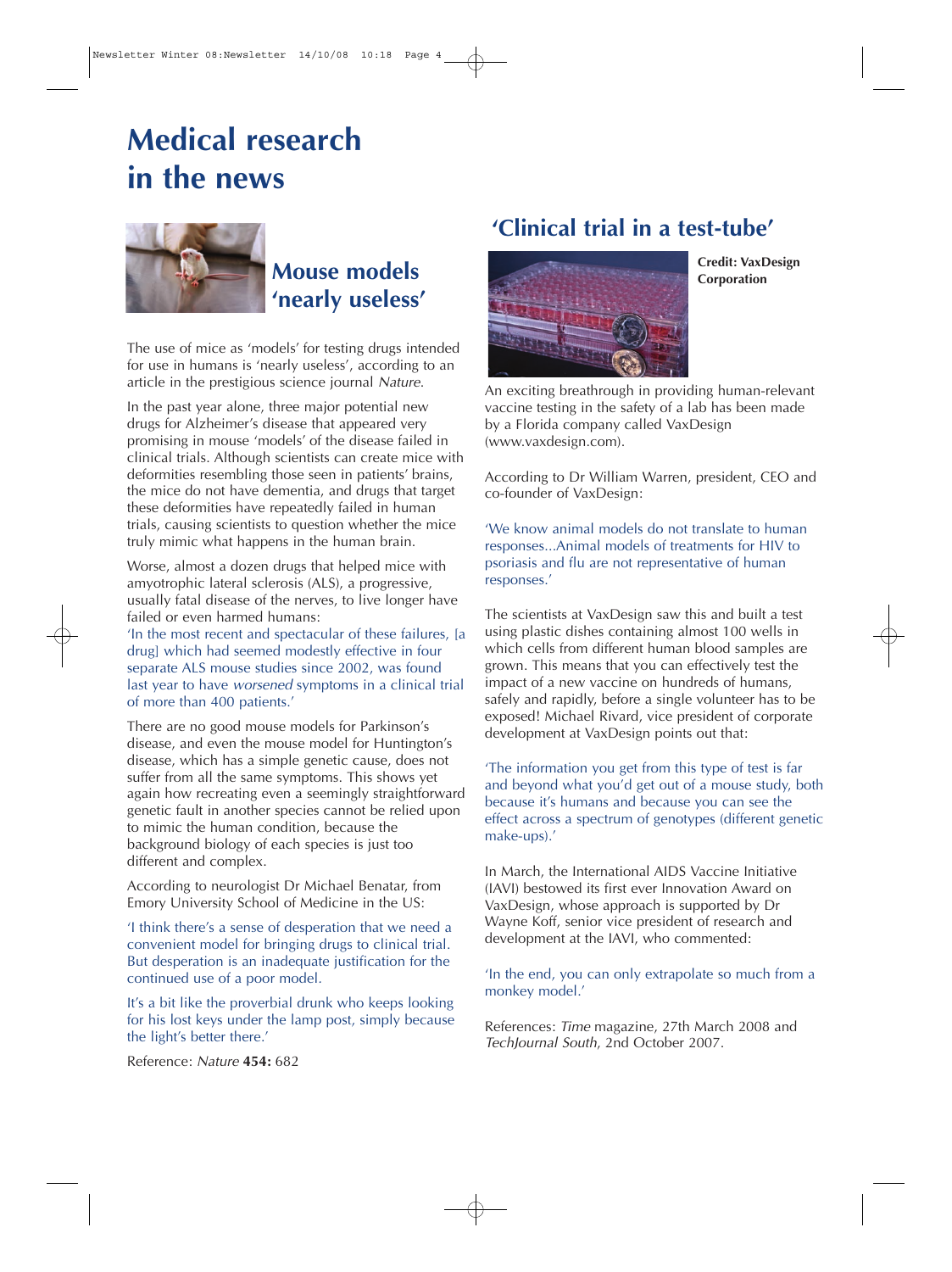

**research** 

Meanwhile, many AIDS vaccine researchers (and their funders) appear determined to keep their heads buried in the sand. In the wake of several high profile vaccine failures, some of which actually increased the risk of infection with HIV, many have called for a change in direction:

'"I think we should pull the plug on vaccine research. Do we have any other enterprise that has been studied for 25 years and for which we've spent billions of dollars where we have no results?' Michael Weinstein, President of the AIDS Healthcare Foundation.

Dr Anthony Fauci, director of the US National Institute of Allergy and Infectious Diseases (NIAID) admitted that:

'We've learnt a few important things [from the clinical trial]. We've learnt that one of the animal models, the SHIV [an artificial virus meant to mimic the human virus but capable of infecting monkeys] model, really doesn't predict very well at all. At least we now know that you can get a situation where it looks like you are protecting against SHIV and you're not protecting at all in the human model – that's important.'

Yet despite accepting that the major animal model for AIDS is not predictive for humans, he has vowed to continue to fund and promote much more basic research… in animals.

'We will not discontinue research, period. Not only will we not decrease it, we will in fact try to increase it.'

Surely it should be clear by now that the focus needs to be on patients and human biology-based research, rather than on attempting to improve animal 'models' whose record to date is of complete failure.

'When it comes to testing HIV vaccines, only humans will do.' Alison Tonks, British Medical Journal, 2007; **334:** 1346.

A Canadian team has used virus extracted from the blood of people with HIV, in combination with their own immune cells grown in the lab, to produce individually tailored treatments for each patient. Early results using the treated immune cells have been very promising, with eight out of nine recipients seeing an improvement. Larger trials are now being planned by the researchers from the McGill University Health Centre and University of Montreal, in collaboration with biotechnology company Argos Therapeutics.

'Our approach is unique in the world: no one else has yet developed customized immunotherapy using the virus from individual patients.' Dr Jean-Pierre Routy, McGill University Health Centre.

References: The Washington Post, 26th March 2008, The Baltimore Sun, 26th March 2008, the Independent, 24th April 2008.



## **Heart drug blunder revisited**

An article in the prestigious science journal Nature discussed the now discredited use of anti-arrhythmia drugs after heart attacks. These drugs were supposed to save lives by reducing irregular heart beats. Subsequent reviews of the outcomes for patients who had received these drugs, compared with those who had not, caused consternation when it was discovered that the drugs more than doubled the risk of death or heart attack:

'Everyone was so confident that if you quieted the extra heartbeats, the patients would do better, but people died.' Dr Harlan Krumholtz, Yale University.

'It is not easy to think of a greater medical error, since the practice of therapeutic bleeding, than the use of antiarrhythmic drugs in patients after myocardial infarction.' Robert Temple, director of the Office of Medical Policy at the US Food and Drug Administration (Clinical Measurement in Drug Evaluation, 1995).

The author reminded readers that the use of the drugs:

'depends principally on tradition, on an unproven expectation that antiarrhythmic effects are likely to be beneficial for potentially lethal arrhythmias as well as for less malignant conditions, and on extrapolation from animal experiments.' (Chamberlain, Heart 1998; **80:** 408).

Reference: Nature **452**, April 2008: 510.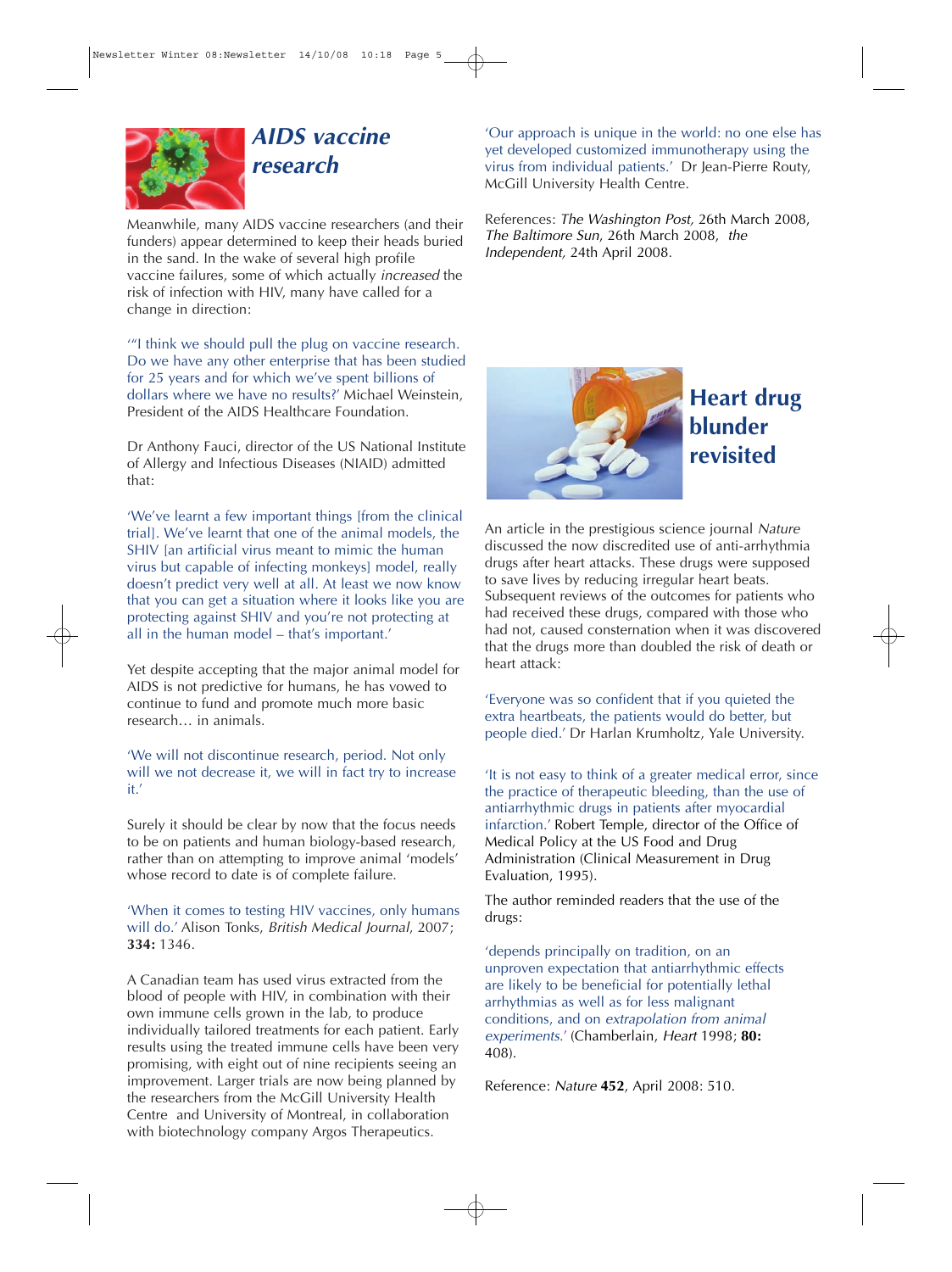

# **Adverse drug reactions cost NHS £2bn**

Compass, a London-based thinktank, has revised the latest estimates for the cost of adverse drug reactions dramatically upwards. According to Health Minister

Dawn Primarolo, 6.5% of hospital admissions (well over a million) are as a result of bad reactions to prescription drugs. When the cost of caring for patients who become ill whilst already in hospital as a result of drugs they are prescribed is factored in, Compass estimates that the cost to the NHS is £2billion.

With the NHS coming under ever increasing pressure to provide expensive drugs to patients, it is imperative that the burden of adverse drug reactions be reduced. Part of the solution would be to introduce more personalised medicine (making use of genetic and other testing techniques to check whether a drug is suitable for a patient). Also, to ensure that only drugs with the best safety profiles are marketed, more extensive clinical trials need to be carried out, preceded by the most human-relevant laboratory tests.

Reference: the Guardian, 3rd April 2008.

### **Every cloud has a silver lining?**

Researchers writing in the journal Science have found, using test tube-based experiments, that unexpected uses for drugs may be identified by comparing the side effects they cause with those of other, unrelated drugs. This finding makes it even more important that accurate information about the side effects patients experience is collected and analysed.

Reference: Science, **321**: 263, July 2008



# **Brain donors worth their weight in gold**

The Parkinson's Disease Society Tissue Bank, at Imperial College London opened five years ago to provide a vital resource to any researcher wishing to study Parkinson's Disease. The bank has since received more than 250 brains. However, perhaps unsurprisingly, the majority of donors have been patients with Parkinson's Disease, leaving only 17 'control' brains, which are needed for comparisons between the brains of sufferers and non-sufferers of this debilitating disease.

'Alzheimer's, Parkinson's and other neurodegenerative diseases occur in humans and it is in human tissue that we will find the answers to these diseases.' Dr. John Xuereb, Director, Cambridge Brain Bank Laboratory (BBC Radio Cambridgeshire, 2002).

For more information on becoming a donor, contact the UK Parkinson's Disease Society Tissue Bank: 0207-594 9732, pdbank@imperial.ac.uk or visit www.parkinsons.org.uk.

Reference: the Times, 30th August 2008.

### **Mice are not men**



A study published in the prestigious journal, the Proceedings of the National Academy of Sciences, in May has found that although humans and mice share about 85% of

their genes, 22% of genes known to be essential in humans are not at all essential in mice. This casts serious doubt over the relevance of using mice to find out the roles of genes in humans.

Another study published in the Proceedings of the National Academy of Sciences (PNAS) in July showed that a gene which promotes colon cancer growth in mice has the opposite effect in human colon cancer cells. So a drug designed to suppress this gene or its protein product - based on its function in mice - might actually speed the growth of colon cancers in people.

References: PNAS **105**:6987 and **105:**9697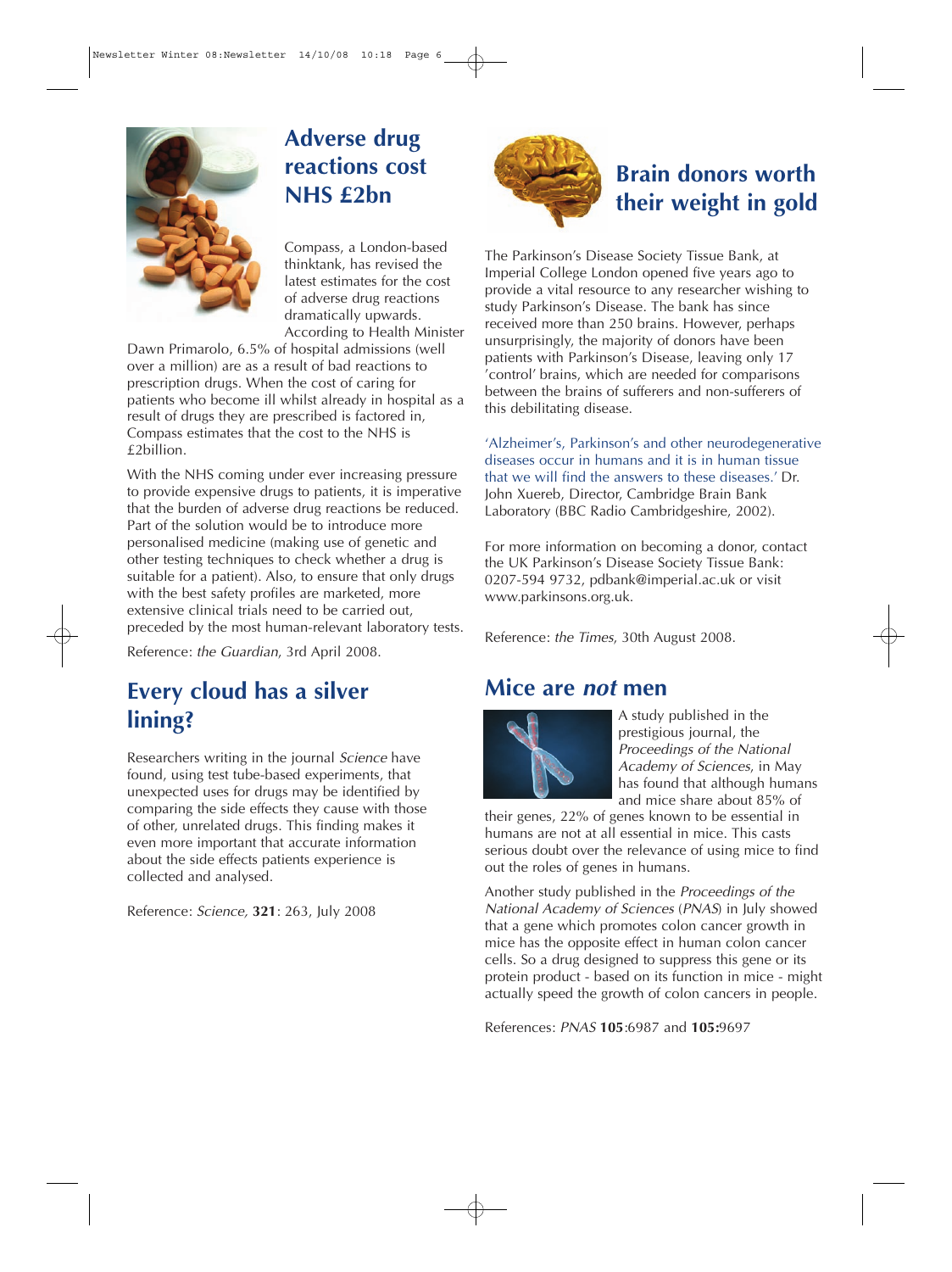### **Virtual children**



'We now have a tool which allows complex clinical scenarios to be explored in the safety of a computer.' Professor Amin Rostami

Testing medicines in children has always been difficult as they cannot give consent to participate in trials and parents are, naturally, wary of exposing their children to unknown risks. However, thanks to a computer model developed by Sheffield-based company Simcyp, it should now be much easier to calculate safe doses. This development could not have come at a better time after a new EU regulation demanding that medicines destined for children must now have been tested especially for them. This makes sense as it is now acknowledged that children cannot simply be treated as scaled-down adults:

'In particular, children under two years old are the most physiologically different to adults, so it can be too simplistic to scale back from adult values when determining appropriate doses for children, as currently happens.' Amin Rostami, Professor of Systems Pharmacology at the University of Sheffield and director of research and development at Simcyp.

Reference: The Times, July 28 2008.



# **Animal pain research criticised**

'In my research, animal models don't represent human patients sufficiently well, and that's a problem that extends across pain research as a whole.

New and highly sophisticated brain-imaging technology is providing vital insights that animal research has failed to produce. I would like to see far greater uptake of these and other human-relevant approaches to pain research to help us develop the effective treatments that patients so desperately need.' Professor Qasim Aziz, Barts and the London School of Medicine and Dentistry.

A report in the journal Neuroimage has criticised the use of animals in pain research.

The report's authors encouraged scientists to make better use of the latest technologies, such as MRI scanning, in ethically conducted studies in people

who actually suffer from the pain they are trying to treat. The role of human tissues grown in the lab was also emphasised.

Pain research experts from leading institutes across the UK made these recommendations at a workshop organised by Focus on Alternatives, a coalition of notfor-profit organisations promoting non-animal research, including the UK Human Tissue bank and chaired by the Dr Hadwen Trust.

Reference: NeuroImage **42**:467.

## **Animal studies contribute very little to human healthcare**

A review of the contribution of animal-based studies has failed to find significant agreement between the results seen in animals and in humans. The author examined an extensive list of published research, including experiments conducted on chimpanzees, and found that they were generally very poor at predicting human outcomes and contributed little to the development of successful human treatments.

Reference: Knight, Reviews on Recent Clinical Trials, 2008; **3(2):** 89.

### **Animal tests miss liver poisons**

Scientists have reviewed the ability of animal tests to predict which drugs will harm patients' livers and found that they miss dangerous chemicals around half of the time.

Perhaps surprisingly, non-rodents (such as pigs or monkeys) predicted human toxicity in many cases only 19% of the time, which is even less often than rodents (such as mice or rats), which can correlate as poorly as 46% of the time! These astonishing figures go some way towards explaining why 92% of drugs fail in human trials, despite undergoing extensive animal tests.

The pharmaceutical researchers who wrote the report, Species Concordance for Liver Injury, are part of an initiative known as the Safety Intelligence Program. They are currently trying to understand why the animal tests translated so poorly to humans; hopefully they will now look at human biology-based methods for predicting liver toxicity as a means of improving this abysmal track record.

Reference: Nature Reviews Drug Discovery **7:**719, September 2008.